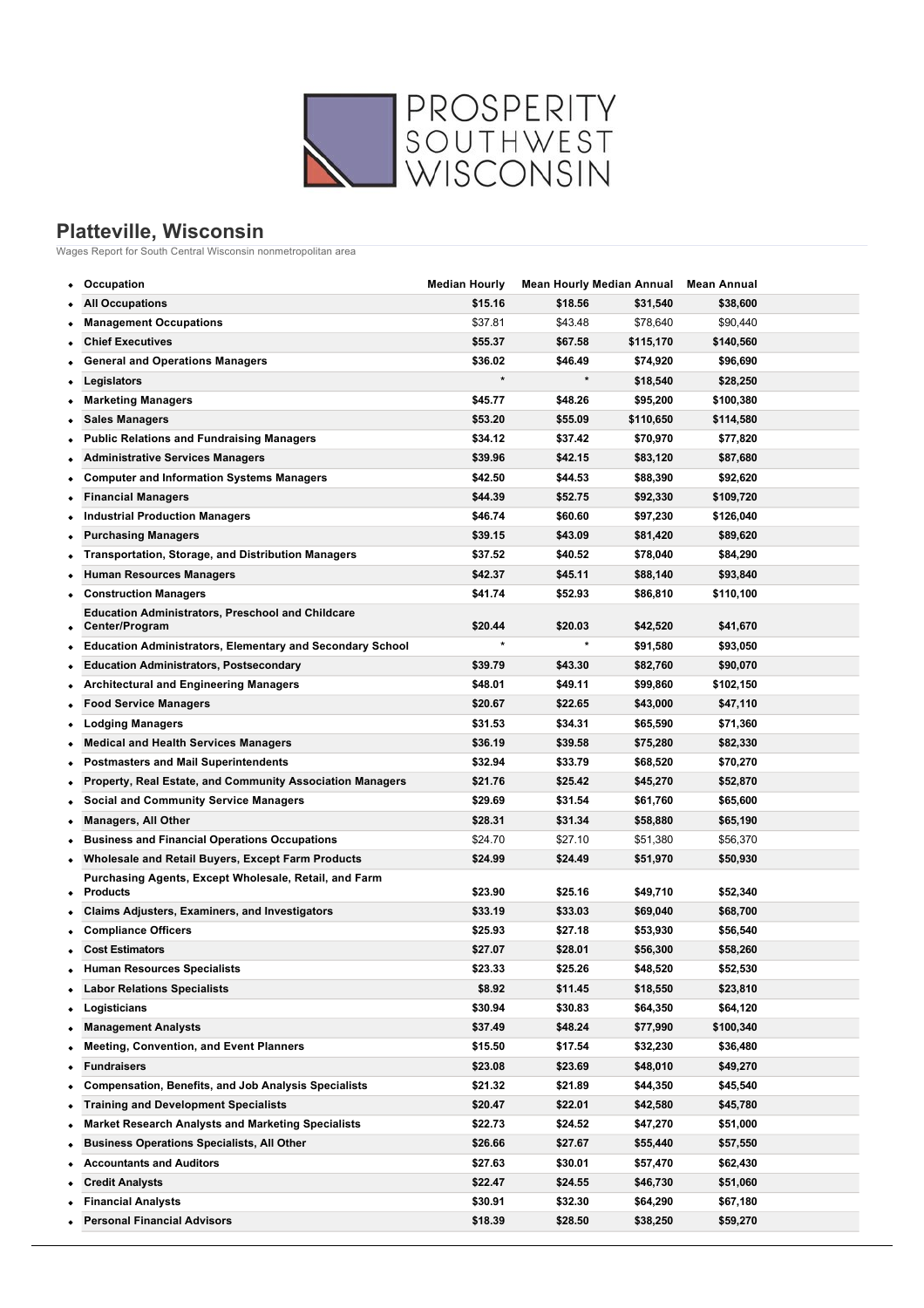|   | <b>Loan Officers</b>                                               | \$28.43 | \$31.33 | \$59,140 | \$65,170 |
|---|--------------------------------------------------------------------|---------|---------|----------|----------|
|   | <b>Tax Preparers</b>                                               | \$16.98 | \$17.45 | \$35,320 | \$36,290 |
|   | <b>Financial Specialists, All Other</b>                            | \$17.65 | \$22.69 | \$36,700 | \$47,190 |
|   | <b>Computer and Mathematical Occupations</b>                       | \$28.70 | \$30.65 | \$59,700 | \$63,750 |
| ٠ | <b>Computer Systems Analysts</b>                                   | \$27.49 | \$28.57 | \$57,170 | \$59,430 |
|   | <b>Computer Programmers</b>                                        | \$38.48 | \$33.10 | \$80,040 | \$68,850 |
|   | <b>Software Developers, Applications</b>                           | \$34.57 | \$35.69 | \$71,900 | \$74,240 |
| ٠ | Software Developers, Systems Software                              | \$43.32 | \$42.91 | \$90,100 | \$89,240 |
| ٠ | <b>Web Developers</b>                                              | \$24.64 | \$24.25 | \$51,250 | \$50,440 |
|   | <b>Database Administrators</b>                                     | \$28.21 | \$30.99 | \$58,680 | \$64,470 |
| ٠ | <b>Network and Computer Systems Administrators</b>                 | \$28.85 | \$29.84 | \$60,000 | \$62,060 |
| ٠ | <b>Computer Network Architects</b>                                 |         |         | $\star$  |          |
|   | <b>Computer User Support Specialists</b>                           | \$22.21 | \$22.70 | \$46,200 | \$47,210 |
| ٠ | <b>Computer Network Support Specialists</b>                        | \$22.31 | \$23.20 | \$46,400 | \$48,260 |
| ٠ | <b>Computer Occupations, All Other</b>                             | \$31.90 | \$34.22 | \$66,350 | \$71,180 |
|   | <b>Architecture and Engineering Occupations</b>                    | \$29.07 | \$30.24 | \$60,460 | \$62,890 |
| ٠ | Architects, Except Landscape and Naval                             | \$29.47 | \$31.51 | \$61,310 | \$65,540 |
| ٠ | <b>Civil Engineers</b>                                             | \$31.58 | \$31.92 | \$65,690 | \$66,380 |
| ٠ | <b>Electrical Engineers</b>                                        | \$34.98 | \$35.45 | \$72,750 | \$73,740 |
|   | <b>Health and Safety Engineers, Except Mining Safety Engineers</b> |         |         |          |          |
| ٠ | and Inspectors                                                     | \$26.87 | \$27.52 | \$55,880 | \$57,240 |
| ٠ | <b>Industrial Engineers</b>                                        | \$32.46 | \$33.77 | \$67,510 | \$70,240 |
| ٠ | <b>Materials Engineers</b>                                         | \$33.69 | \$35.53 | \$70,070 | \$73,910 |
|   | <b>Mechanical Engineers</b>                                        | \$33.58 | \$33.90 | \$69,840 | \$70,520 |
|   | <b>Engineers, All Other</b>                                        | \$35.89 | \$36.58 | \$74,660 | \$76,090 |
| ٠ | <b>Architectural and Civil Drafters</b>                            | \$19.00 | \$20.74 | \$39,510 | \$43,140 |
|   | <b>Electrical and Electronics Drafters</b>                         | \$18.29 | \$21.32 | \$38,040 | \$44,340 |
| ٠ | <b>Mechanical Drafters</b>                                         | \$23.07 | \$23.17 | \$47,980 | \$48,190 |
| ٠ | <b>Civil Engineering Technicians</b>                               | \$22.05 | \$22.05 | \$45,870 | \$45,850 |
|   | <b>Electrical and Electronics Engineering Technicians</b>          | \$24.42 | \$25.56 | \$50,800 | \$53,150 |
| ٠ | Industrial Engineering Technicians                                 | \$22.89 | \$23.47 | \$47,620 | \$48,820 |
| ٠ | <b>Mechanical Engineering Technicians</b>                          | \$20.83 | \$21.55 | \$43,320 | \$44,820 |
|   | <b>Engineering Technicians, Except Drafters, All Other</b>         | \$27.01 | \$26.68 | \$56,180 | \$55,490 |
|   | <b>Surveying and Mapping Technicians</b>                           | \$22.24 | \$22.87 | \$46,260 | \$47,580 |
|   | Life, Physical, and Social Science Occupations                     | \$23.37 | \$27.00 | \$48,600 | \$56,160 |
|   | <b>Animal Scientists</b>                                           | \$33.68 | \$36.98 | \$70,040 | \$76,920 |
|   | <b>Food Scientists and Technologists</b>                           | \$31.30 | \$31.27 | \$65,110 | \$65,050 |
|   | <b>Conservation Scientists</b>                                     | \$29.48 | \$30.34 | \$61,310 | \$63,100 |
| ٠ | Chemists                                                           | \$39.97 | \$39.64 | \$83,130 | \$82,460 |
| ٠ | <b>Environmental Scientists and Specialists, Including Health</b>  | \$27.50 | \$30.29 | \$57,210 | \$63,000 |
| ٠ | <b>Clinical, Counseling, and School Psychologists</b>              | \$29.16 | \$31.62 | \$60,660 | \$65,770 |
| ٠ | <b>Agricultural and Food Science Technicians</b>                   | \$16.71 | \$17.12 | \$34,750 | \$35,600 |
|   | <b>Biological Technicians</b>                                      | \$21.51 | \$20.83 | \$44,740 | \$43,330 |
|   | <b>Chemical Technicians</b>                                        | \$18.10 | \$18.86 | \$37,650 | \$39,220 |
|   | <b>Forest and Conservation Technicians</b>                         | \$17.17 | \$17.89 | \$35,710 | \$37,210 |
|   | Life, Physical, and Social Science Technicians, All Other          | \$18.57 | \$20.10 | \$38,620 | \$41,810 |
|   | <b>Community and Social Service Occupations</b>                    | \$21.01 | \$21.09 | \$43,710 | \$43,860 |
| ٠ | <b>Substance Abuse and Behavioral Disorder Counselors</b>          | \$18.18 | \$19.18 | \$37,820 | \$39,900 |
|   | <b>Educational, Guidance, School, and Vocational Counselors</b>    | \$22.60 | \$23.33 | \$47,010 | \$48,530 |
|   | <b>Mental Health Counselors</b>                                    | \$21.84 | \$23.76 | \$45,430 | \$49,430 |
|   | <b>Rehabilitation Counselors</b>                                   | \$14.22 | \$15.63 | \$29,570 | \$32,510 |
|   | Child, Family, and School Social Workers                           | \$22.60 | \$22.99 | \$47,010 | \$47,810 |
|   | <b>Healthcare Social Workers</b>                                   | \$23.36 | \$23.83 | \$48,580 | \$49,560 |
|   | <b>Mental Health and Substance Abuse Social Workers</b>            | \$23.27 | \$21.71 | \$48,400 | \$45,150 |
|   | <b>Health Educators</b>                                            | \$27.13 | \$26.01 | \$56,420 | \$54,090 |
|   | <b>Probation Officers and Correctional Treatment Specialists</b>   | \$24.02 | \$24.22 | \$49,960 | \$50,370 |
| ٠ | <b>Social and Human Service Assistants</b>                         | \$17.26 | \$17.65 | \$35,900 | \$36,710 |
| ٠ | <b>Community Health Workers</b>                                    | \$22.39 | \$22.34 | \$46,570 | \$46,470 |
|   | <b>Community and Social Service Specialists, All Other</b>         | \$14.16 | \$15.34 | \$29,450 | \$31,900 |
|   | Clergy                                                             | \$22.18 | \$23.21 | \$46,140 | \$48,270 |
| ٠ | <b>Legal Occupations</b>                                           | \$24.79 | \$30.36 | \$51,570 | \$63,150 |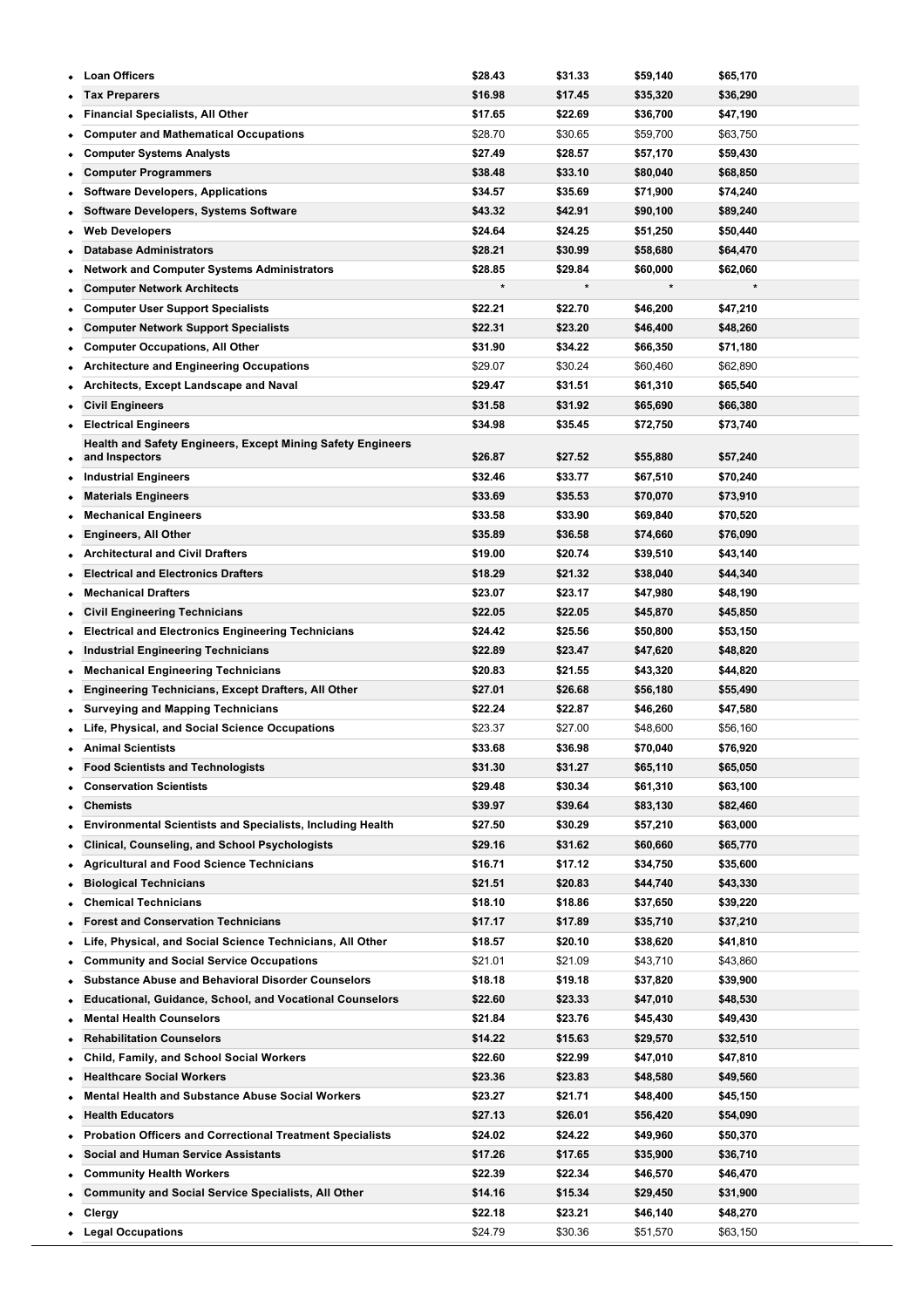| ٠ | Lawyers                                                                      | \$32.95 | \$42.96  | \$68,530  | \$89,360  |  |
|---|------------------------------------------------------------------------------|---------|----------|-----------|-----------|--|
|   | <b>Paralegals and Legal Assistants</b>                                       | \$17.69 | \$18.36  | \$36,800  | \$38,180  |  |
|   | <b>Education, Training, and Library Occupations</b>                          | \$21.83 | \$21.80  | \$45,400  | \$45,340  |  |
|   | <b>Vocational Education Teachers, Postsecondary</b>                          | \$32.56 | \$31.41  | \$67,720  | \$65,330  |  |
| ٠ | Postsecondary Teachers, All Other                                            |         | $\star$  | \$45,640  | \$44,140  |  |
|   | <b>Preschool Teachers, Except Special Education</b>                          | \$11.20 | \$12.02  | \$23,290  | \$25,000  |  |
| ٠ | Kindergarten Teachers, Except Special Education                              |         |          | \$48,230  | \$49,140  |  |
| ٠ | <b>Elementary School Teachers, Except Special Education</b>                  | $\star$ | $\star$  | \$53,160  | \$52,270  |  |
| ٠ | Middle School Teachers, Except Special and Career/Technical<br>Education     |         | $\star$  | \$50,980  | \$51,760  |  |
|   | Secondary School Teachers, Except Special and                                |         |          |           |           |  |
| ٠ | <b>Career/Technical Education</b>                                            | $\star$ | $\star$  | \$52,540  | \$52,620  |  |
| ٠ | <b>Career/Technical Education Teachers, Secondary School</b>                 | $\star$ | $\star$  | \$48,100  | \$52,150  |  |
| ٠ | Special Education Teachers, Kindergarten and Elementary<br>School            |         |          | \$50,320  | \$51,430  |  |
| ٠ | <b>Special Education Teachers, Middle School</b>                             |         | $\star$  | \$45,990  | \$49,180  |  |
| ٠ | <b>Special Education Teachers, Secondary School</b>                          | $\star$ | $\star$  | \$47,340  | \$48,940  |  |
| ٠ | Adult Basic and Secondary Education and Literacy Teachers<br>and Instructors | \$25.75 | \$26.09  | \$53,570  | \$54,270  |  |
|   | <b>Self-Enrichment Education Teachers</b>                                    | \$18.31 | \$20.72  | \$38,080  | \$43,100  |  |
|   | <b>Teachers and Instructors, All Other, Except Substitute Teachers</b>       |         | $\star$  | \$23,730  | \$31,600  |  |
|   | <b>Substitute Teachers</b>                                                   | \$13.88 | \$15.72  | \$28,870  | \$32,690  |  |
|   | Librarians                                                                   | \$22.01 | \$22.40  | \$45,790  | \$46,590  |  |
| ٠ | <b>Library Technicians</b>                                                   | \$11.39 | \$11.96  | \$23,690  | \$24,890  |  |
|   | <b>Teacher Assistants</b>                                                    | $\star$ | $\star$  | \$25,450  | \$25,180  |  |
|   | Arts, Design, Entertainment, Sports, and Media Occupations                   | \$16.62 | \$18.57  | \$34,580  | \$38,620  |  |
| ٠ | <b>Floral Designers</b>                                                      | \$12.58 | \$12.68  | \$26,160  | \$26,380  |  |
| ٠ | <b>Graphic Designers</b>                                                     | \$19.37 | \$20.61  | \$40,280  | \$42,870  |  |
| ٠ | <b>Interior Designers</b>                                                    | \$13.37 | \$14.74  | \$27,810  | \$30,650  |  |
| ٠ | <b>Merchandise Displayers and Window Trimmers</b>                            | \$15.29 | \$13.98  | \$31,810  | \$29,080  |  |
| ٠ | <b>Athletes and Sports Competitors</b>                                       | $\star$ | $\star$  | $\star$   |           |  |
|   | <b>Coaches and Scouts</b>                                                    | $\star$ | $\star$  | \$34,030  | \$37,850  |  |
|   | Umpires, Referees, and Other Sports Officials                                |         | *        | \$33,140  | \$32,490  |  |
| ٠ | <b>Radio and Television Announcers</b>                                       | \$10.33 | \$11.40  | \$21,480  | \$23,710  |  |
|   | <b>Reporters and Correspondents</b>                                          | \$14.19 | \$15.45  | \$29,500  | \$32,130  |  |
|   | <b>Public Relations Specialists</b>                                          | \$20.11 | \$23.05  | \$41,830  | \$47,940  |  |
| ٠ | Editors                                                                      | \$19.02 | \$21.21  | \$39,560  | \$44,120  |  |
| ٠ | <b>Technical Writers</b>                                                     | \$22.76 | \$23.05  | \$47,350  | \$47,950  |  |
| ٠ | <b>Interpreters and Translators</b>                                          | \$17.29 | \$18.79  | \$35,970  | \$39,080  |  |
| ٠ | <b>Healthcare Practitioners and Technical Occupations</b>                    | \$26.91 | \$31.58  | \$55,980  | \$65,680  |  |
| ٠ | <b>Chiropractors</b>                                                         | \$36.20 | \$37.60  | \$75,300  | \$78,200  |  |
|   | <b>Dentists, General</b>                                                     |         | \$101.53 | $\star$   | \$211,180 |  |
| ٠ | <b>Dietitians and Nutritionists</b>                                          | \$25.32 | \$23.84  | \$52,660  | \$49,590  |  |
| ٠ | <b>Optometrists</b>                                                          | $\star$ | $\star$  | $\star$   | $\star$   |  |
| ٠ | <b>Pharmacists</b>                                                           | \$60.80 | \$60.59  | \$126,460 | \$126,030 |  |
|   | <b>Family and General Practitioners</b>                                      |         | \$107.05 |           | \$222,660 |  |
|   | Surgeons                                                                     | $\star$ | $\star$  | $\star$   |           |  |
|   | Physicians and Surgeons, All Other                                           | \$82.02 | \$87.45  | \$170,610 | \$181,900 |  |
|   | <b>Physician Assistants</b>                                                  | \$43.13 | \$42.08  | \$89,720  | \$87,530  |  |
|   | <b>Occupational Therapists</b>                                               | \$31.51 | \$32.40  | \$65,530  | \$67,390  |  |
|   | <b>Physical Therapists</b>                                                   | \$38.29 | \$39.07  | \$79,640  | \$81,260  |  |
|   | <b>Recreational Therapists</b>                                               | \$19.59 | \$20.65  | \$40,750  | \$42,960  |  |
| ٠ | <b>Respiratory Therapists</b>                                                | \$26.67 | \$26.83  | \$55,480  | \$55,800  |  |
|   | <b>Speech-Language Pathologists</b>                                          | \$30.81 | \$31.77  | \$64,090  | \$66,090  |  |
|   | Veterinarians                                                                | \$38.78 | \$42.15  | \$80,670  | \$87,670  |  |
| ٠ | <b>Registered Nurses</b>                                                     | \$29.70 | \$30.18  | \$61,780  | \$62,780  |  |
| ٠ | <b>Nurse Anesthetists</b>                                                    |         | \$117.64 | $\ast$    | \$244,700 |  |
|   | <b>Nurse Practitioners</b>                                                   | \$45.09 | \$46.15  | \$93,800  | \$95,980  |  |
| ٠ | <b>Medical and Clinical Laboratory Technologists</b>                         | \$26.32 | \$27.12  | \$54,740  | \$56,420  |  |
| ٠ | <b>Medical and Clinical Laboratory Technicians</b>                           | \$20.02 | \$20.83  | \$41,640  | \$43,320  |  |
|   | <b>Dental Hygienists</b>                                                     | \$32.30 | \$31.39  | \$67,180  | \$65,280  |  |
|   | <b>Diagnostic Medical Sonographers</b>                                       | \$37.56 | \$35.90  | \$78,120  | \$74,670  |  |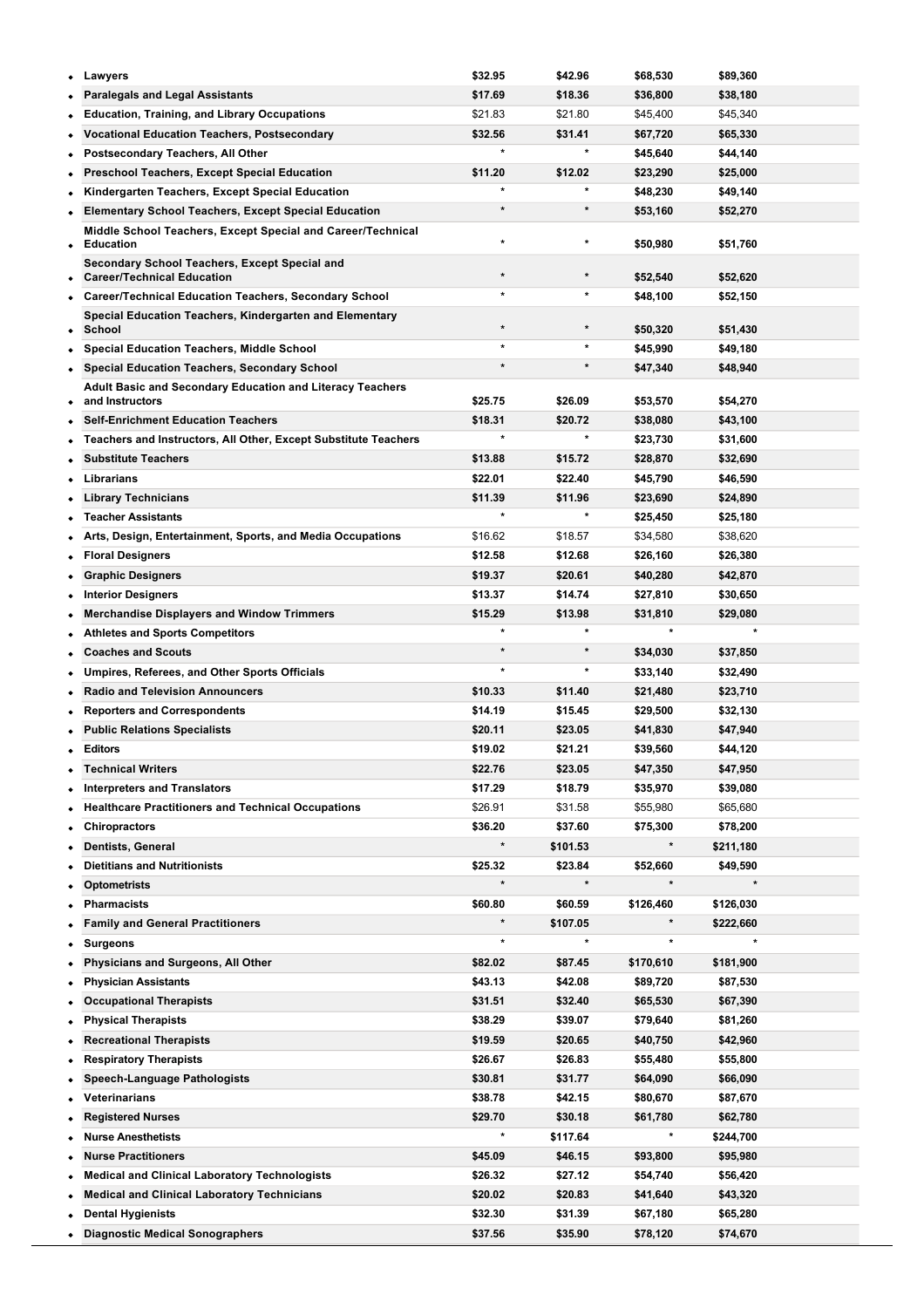| <b>Radiologic Technologists</b><br>٠                                                             |                                                                   | \$25.88            | \$26.72            | \$53,820             | \$55,580             |
|--------------------------------------------------------------------------------------------------|-------------------------------------------------------------------|--------------------|--------------------|----------------------|----------------------|
| <b>Emergency Medical Technicians and Paramedics</b>                                              |                                                                   | \$13.30            | \$13.58            | \$27,660             | \$28,260             |
| <b>Dietetic Technicians</b>                                                                      |                                                                   | \$10.65            | \$12.52            | \$22,160             | \$26,040             |
| <b>Pharmacy Technicians</b><br>٠                                                                 |                                                                   | \$13.44            | \$13.73            | \$27,950             | \$28,550             |
| <b>Surgical Technologists</b>                                                                    |                                                                   | \$21.63            | \$21.92            | \$45,000             | \$45,590             |
| <b>Veterinary Technologists and Technicians</b>                                                  |                                                                   | \$14.46            | \$15.12            | \$30,070             | \$31,460             |
| <b>Licensed Practical and Licensed Vocational Nurses</b><br>٠                                    |                                                                   | \$20.26            | \$20.14            | \$42,130             | \$41,890             |
| <b>Medical Records and Health Information Technicians</b><br>٠                                   |                                                                   | \$17.38            | \$17.83            | \$36,150             | \$37,100             |
| <b>Opticians, Dispensing</b><br>٠                                                                |                                                                   | \$12.34            | \$13.05            | \$25,670             | \$27,140             |
| Health Technologists and Technicians, All Other<br>٠                                             |                                                                   | \$18.50            | \$20.47            | \$38,490             | \$42,590             |
| <b>Occupational Health and Safety Specialists</b><br>٠                                           |                                                                   | \$28.40            | \$28.23            | \$59,070             | \$58,710             |
|                                                                                                  | Healthcare Practitioners and Technical Workers, All Other         | \$20.53            | \$22.68            | \$42,700             | \$47,180             |
| <b>Healthcare Support Occupations</b><br>٠                                                       |                                                                   | \$13.48            | \$14.11            | \$28,040             | \$29,350             |
| <b>Home Health Aides</b><br>٠                                                                    |                                                                   | \$11.17            | \$11.42            | \$23,240             | \$23,760             |
| <b>Nursing Assistants</b>                                                                        |                                                                   | \$13.23            | \$13.40            | \$27,530             | \$27,880             |
| <b>Occupational Therapy Assistants</b>                                                           |                                                                   | \$23.37            | \$22.82            | \$48,600             | \$47,460             |
| <b>Physical Therapist Assistants</b><br>٠                                                        |                                                                   | \$24.71            | \$23.85            | \$51,390             | \$49,600             |
| <b>Massage Therapists</b>                                                                        |                                                                   | \$11.47            | \$15.79            | \$23,850             | \$32,840             |
| <b>Dental Assistants</b>                                                                         |                                                                   | \$17.88            | \$17.89            | \$37,200             | \$37,210             |
| <b>Medical Assistants</b><br>٠                                                                   |                                                                   | \$15.41            | \$15.51            | \$32,050             | \$32,270             |
| <b>Medical Transcriptionists</b><br>٠                                                            |                                                                   | \$17.19            | \$17.38            | \$35,760             | \$36,150             |
| <b>Pharmacy Aides</b>                                                                            |                                                                   | \$9.38             | \$9.65             | \$19,510             | \$20,070             |
| ٠                                                                                                | <b>Veterinary Assistants and Laboratory Animal Caretakers</b>     | \$11.93            | \$11.47            | \$24,810             | \$23,860             |
| <b>Phlebotomists</b><br>٠                                                                        |                                                                   | \$14.52            | \$15.08            | \$30,200             | \$31,370             |
| <b>Protective Service Occupations</b><br>$\bullet$                                               |                                                                   | \$18.03            | \$18.31            | \$37,510             | \$38,090             |
| <b>First-Line Supervisors of Correctional Officers</b><br>٠                                      |                                                                   | \$29.76            | \$30.73            | \$61,890             | \$63,920             |
| <b>First-Line Supervisors of Police and Detectives</b><br>٠                                      |                                                                   | \$31.92<br>*       | \$31.57            | \$66,400             | \$65,650             |
|                                                                                                  | First-Line Supervisors of Fire Fighting and Prevention Workers    |                    |                    |                      |                      |
| ٠                                                                                                | First-Line Supervisors of Protective Service Workers, All Other   | \$14.28            | \$17.43            | \$29,690             | \$36,260             |
| <b>Firefighters</b><br>٠                                                                         |                                                                   | \$11.71            | \$14.55            | \$24,350             | \$30,270             |
| <b>Bailiffs</b>                                                                                  |                                                                   | \$13.34            | \$14.65            | \$27,760             | \$30,470             |
| <b>Correctional Officers and Jailers</b>                                                         |                                                                   | \$20.08<br>\$27.57 | \$20.52<br>\$27.75 | \$41,760             | \$42,680             |
| <b>Detectives and Criminal Investigators</b><br>٠<br><b>Police and Sheriff's Patrol Officers</b> |                                                                   | \$23.28            | \$23.16            | \$57,350<br>\$48,410 | \$57,730<br>\$48,180 |
| <b>Security Guards</b>                                                                           |                                                                   | \$11.62            | \$12.71            | \$24,170             | \$26,430             |
| <b>Crossing Guards</b><br>٠                                                                      |                                                                   | \$10.20            | \$10.24            | \$21,220             | \$21,300             |
|                                                                                                  | Lifeguards, Ski Patrol, and Other Recreational Protective         |                    |                    |                      |                      |
| <b>Service Workers</b><br>٠                                                                      |                                                                   | \$8.56             | \$8.50             | \$17,810             | \$17,680             |
| <b>Food Preparation and Serving Related Occupations</b>                                          |                                                                   | \$8.99             | \$9.73             | \$18,700             | \$20,240             |
| <b>Chefs and Head Cooks</b><br>٠                                                                 |                                                                   | \$20.42            | \$23.08            | \$42,480             | \$48,010             |
|                                                                                                  | First-Line Supervisors of Food Preparation and Serving            |                    |                    |                      |                      |
| Workers<br>٠                                                                                     |                                                                   | \$13.14            | \$14.38            | \$27,330             | \$29,910             |
| <b>Cooks, Fast Food</b><br>٠                                                                     |                                                                   | \$8.76             | \$8.71             | \$18,220             | \$18,110             |
| <b>Cooks, Institution and Cafeteria</b><br><b>Cooks, Restaurant</b>                              |                                                                   | \$12.39<br>\$10.26 | \$12.40<br>\$10.54 | \$25,780             | \$25,790<br>\$21,920 |
| <b>Cooks, Short Order</b>                                                                        |                                                                   | \$9.16             | \$9.81             | \$21,330<br>\$19,040 | \$20,410             |
| <b>Food Preparation Workers</b>                                                                  |                                                                   | \$9.06             | \$9.58             | \$18,840             | \$19,940             |
| <b>Bartenders</b><br>٠                                                                           |                                                                   | \$8.92             | \$9.16             | \$18,550             | \$19,060             |
|                                                                                                  | <b>Combined Food Preparation and Serving Workers, Including</b>   |                    |                    |                      |                      |
| <b>Fast Food</b><br>$\bullet$                                                                    |                                                                   | \$8.76             | \$9.03             | \$18,220             | \$18,770             |
|                                                                                                  | <b>Counter Attendants, Cafeteria, Food Concession, and Coffee</b> | \$8.90             | \$9.27             | \$18,500             | \$19,270             |
| Shop<br>$\bullet$<br><b>Waiters and Waitresses</b><br>$\bullet$                                  |                                                                   | \$8.66             | \$8.93             | \$18,010             | \$18,580             |
| <b>Food Servers, Nonrestaurant</b><br>٠                                                          |                                                                   | \$9.81             | \$9.86             | \$20,410             | \$20,520             |
| ٠                                                                                                | Dining Room and Cafeteria Attendants and Bartender Helpers        | \$8.57             | \$8.60             | \$17,820             | \$17,890             |
| <b>Dishwashers</b><br>$\bullet$                                                                  |                                                                   | \$8.68             | \$8.65             | \$18,050             | \$18,000             |
|                                                                                                  | Hosts and Hostesses, Restaurant, Lounge, and Coffee Shop          | \$8.83             | \$8.99             | \$18,370             | \$18,690             |
| ٠                                                                                                | Food Preparation and Serving Related Workers, All Other           | \$8.54             | \$8.51             | \$17,760             | \$17,710             |
| ٠                                                                                                | <b>Building and Grounds Cleaning and Maintenance Occupations</b>  | \$10.85            | \$12.06            | \$22,570             | \$25,090             |
|                                                                                                  | First-Line Supervisors of Housekeeping and Janitorial Workers     | \$16.19            | \$17.78            | \$33,680             | \$36,980             |
|                                                                                                  | First-Line Supervisors of Landscaping, Lawn Service, and          |                    |                    |                      |                      |
| Groundskeeping Workers<br>٠                                                                      |                                                                   | \$22.77            | \$25.86            | \$47,350             | \$53,780             |

**Janitors and Cleaners, Except Maids and Housekeeping**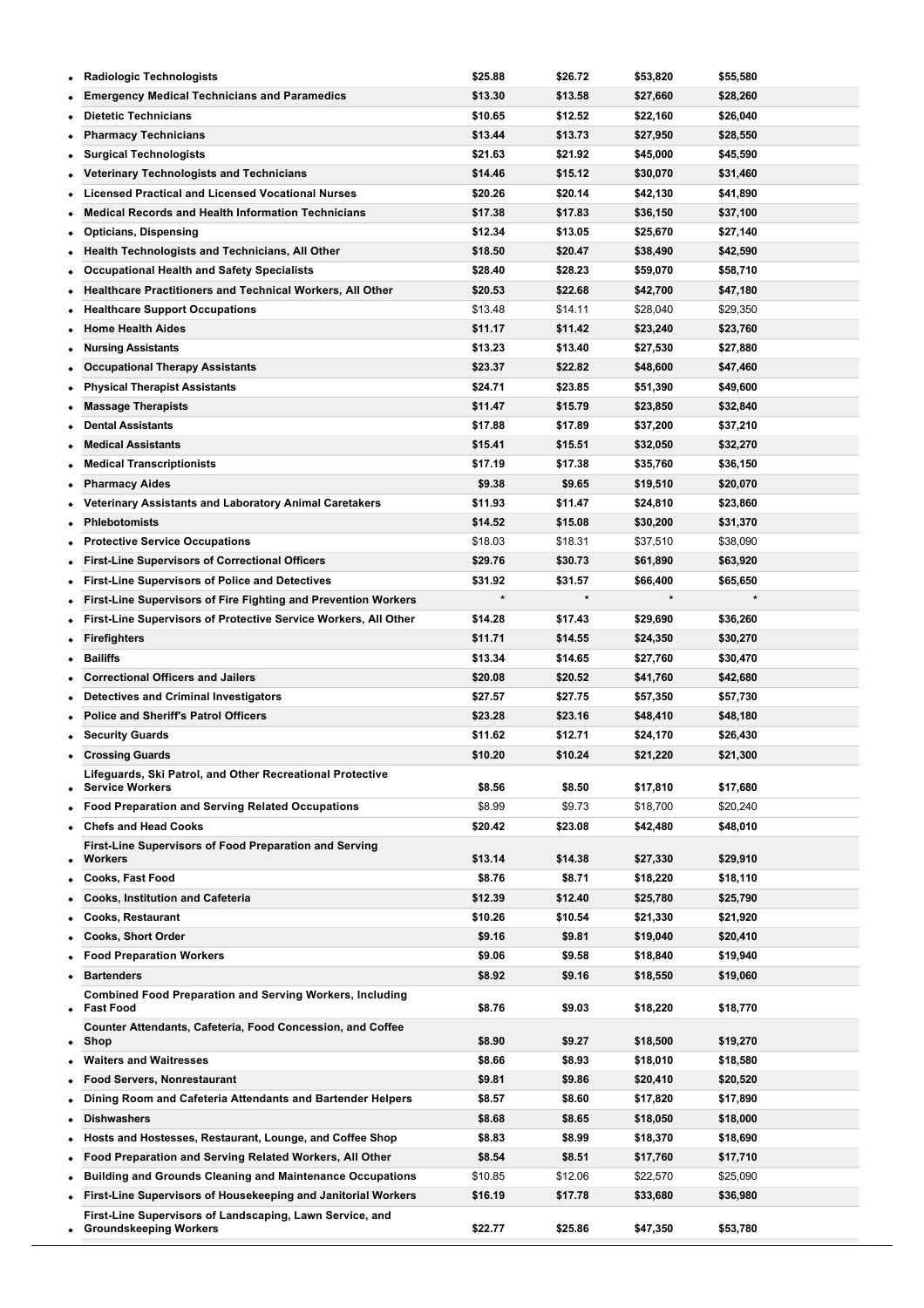| $\bullet$ | Janitors and Cleaners, Except Maids and Housekeeping<br><b>Cleaners</b>                                | \$11.34 | \$11.97 | \$23,580 | \$24,900 |
|-----------|--------------------------------------------------------------------------------------------------------|---------|---------|----------|----------|
|           | <b>Maids and Housekeeping Cleaners</b>                                                                 | \$9.08  | \$9.66  | \$18,890 | \$20,100 |
| $\bullet$ | <b>Pest Control Workers</b>                                                                            | \$17.76 | \$17.64 | \$36,930 | \$36,700 |
|           |                                                                                                        | \$11.68 | \$12.90 |          |          |
|           | <b>Landscaping and Groundskeeping Workers</b>                                                          |         |         | \$24,300 | \$26,830 |
| ٠         | <b>Personal Care and Service Occupations</b>                                                           | \$10.28 | \$11.52 | \$21,390 | \$23,950 |
| ٠         | <b>First-Line Supervisors of Personal Service Workers</b>                                              | \$16.01 | \$17.47 | \$33,300 | \$36,340 |
| ٠         | <b>Nonfarm Animal Caretakers</b>                                                                       | \$8.97  | \$9.31  | \$18,660 | \$19,370 |
| ٠         | Ushers, Lobby Attendants, and Ticket Takers                                                            | \$8.70  | \$9.03  | \$18,100 | \$18,780 |
|           | <b>Amusement and Recreation Attendants</b>                                                             | \$8.90  | \$9.21  | \$18,510 | \$19,160 |
| ٠         | Locker Room, Coatroom, and Dressing Room Attendants                                                    | \$8.69  | \$8.63  | \$18,080 | \$17,960 |
| $\bullet$ | Morticians, Undertakers, and Funeral Directors                                                         | \$29.25 | \$33.26 | \$60,830 | \$69,180 |
| ٠         | Hairdressers, Hairstylists, and Cosmetologists                                                         | \$10.30 | \$12.32 | \$21,430 | \$25,620 |
|           | <b>Skincare Specialists</b>                                                                            | \$12.81 | \$15.25 | \$26,650 | \$31,730 |
|           | <b>Tour Guides and Escorts</b>                                                                         | \$8.88  | \$9.64  | \$18,460 | \$20,050 |
|           | <b>Childcare Workers</b>                                                                               | \$8.78  | \$8.94  | \$18,260 | \$18,600 |
|           | <b>Personal Care Aides</b>                                                                             | \$10.42 | \$10.44 | \$21,670 | \$21,710 |
|           | <b>Fitness Trainers and Aerobics Instructors</b>                                                       | \$13.06 | \$14.26 | \$27,170 | \$29,670 |
| ٠         | <b>Recreation Workers</b>                                                                              | \$10.26 | \$11.39 | \$21,330 | \$23,690 |
|           | <b>Residential Advisors</b>                                                                            | \$11.93 | \$12.80 | \$24,820 | \$26,620 |
| ٠         | <b>Sales and Related Occupations</b>                                                                   | \$9.97  | \$15.54 | \$20.750 | \$32,330 |
| ٠         | <b>First-Line Supervisors of Retail Sales Workers</b>                                                  | \$14.66 | \$15.94 | \$30,490 | \$33,150 |
|           | First-Line Supervisors of Non-Retail Sales Workers                                                     | \$37.05 | \$38.56 | \$77,070 | \$80,200 |
| ٠         | <b>Cashiers</b>                                                                                        | \$8.73  | \$8.91  | \$18,170 | \$18,540 |
| ٠         | <b>Counter and Rental Clerks</b>                                                                       | \$10.98 | \$12.79 | \$22,850 | \$26,610 |
|           | <b>Parts Salespersons</b>                                                                              | \$13.57 | \$14.12 | \$28,210 | \$29,370 |
|           | <b>Retail Salespersons</b>                                                                             | \$9.44  | \$11.47 | \$19,630 | \$23,860 |
|           | <b>Advertising Sales Agents</b>                                                                        | \$15.09 | \$18.08 | \$31,400 | \$37,610 |
|           | <b>Insurance Sales Agents</b>                                                                          | \$17.09 | \$24.03 | \$35,550 | \$49,980 |
|           | Securities, Commodities, and Financial Services Sales Agents                                           | \$31.99 | \$35.60 | \$66,540 | \$74,060 |
| ٠         | Sales Representatives, Services, All Other                                                             | $\star$ | $\star$ | *        | $\star$  |
| ٠         | Sales Representatives, Wholesale and Manufacturing,<br><b>Technical and Scientific Products</b>        | \$38.62 | \$42.80 | \$80,320 | \$89,030 |
|           | Sales Representatives, Wholesale and Manufacturing, Except<br><b>Technical and Scientific Products</b> | \$25.97 | \$31.55 | \$54,020 | \$65,620 |
| ٠         |                                                                                                        |         |         |          |          |
|           | <b>Real Estate Sales Agents</b>                                                                        | \$16.68 | \$16.77 | \$34,700 | \$34,880 |
| ٠         | <b>Sales Engineers</b>                                                                                 | \$35.56 | \$36.41 | \$73,960 | \$75,740 |
| ٠         | Telemarketers                                                                                          | \$9.75  | \$10.58 | \$20,270 | \$22,010 |
|           | Sales and Related Workers, All Other                                                                   | \$16.00 | \$18.04 | \$33,290 | \$37,530 |
| ٠         | <b>Office and Administrative Support Occupations</b>                                                   | \$14.98 | \$15.88 | \$31,160 | \$33,040 |
| ٠         | First-Line Supervisors of Office and Administrative Support<br>Workers                                 | \$21.12 | \$22.56 | \$43,930 | \$46,930 |
| ٠         | <b>Switchboard Operators, Including Answering Service</b>                                              | \$14.38 | \$15.14 | \$29,910 | \$31,490 |
| ٠         | <b>Bill and Account Collectors</b>                                                                     | \$15.48 | \$15.62 | \$32,200 | \$32,500 |
| ٠         | <b>Billing and Posting Clerks</b>                                                                      | \$16.15 | \$16.31 | \$33,580 | \$33,920 |
| ٠         | Bookkeeping, Accounting, and Auditing Clerks                                                           | \$16.01 | \$16.59 | \$33,310 | \$34,500 |
|           | <b>Payroll and Timekeeping Clerks</b>                                                                  | \$19.32 | \$18.48 | \$40,190 | \$38,440 |
|           | <b>Procurement Clerks</b>                                                                              | \$17.62 | \$17.84 | \$36,640 | \$37,110 |
| ٠         | Tellers                                                                                                | \$11.71 | \$12.23 | \$24,350 | \$25,440 |
|           | Court, Municipal, and License Clerks                                                                   | \$12.47 | \$13.92 | \$25,950 | \$28,950 |
|           | <b>Customer Service Representatives</b>                                                                | \$15.82 | \$16.61 | \$32,900 | \$34,540 |
| ٠         | <b>Eligibility Interviewers, Government Programs</b>                                                   | \$19.40 | \$18.54 | \$40,340 | \$38,570 |
| ٠         | <b>File Clerks</b>                                                                                     | \$15.03 | \$14.56 | \$31,270 | \$30,280 |
|           | Hotel, Motel, and Resort Desk Clerks                                                                   | \$9.88  | \$9.97  | \$20,550 | \$20,740 |
|           | Interviewers, Except Eligibility and Loan                                                              | \$20.30 | \$19.47 | \$42,220 | \$40,490 |
| ٠         | <b>Library Assistants, Clerical</b>                                                                    | \$12.03 | \$11.71 | \$25,020 | \$24,350 |
|           | <b>Loan Interviewers and Clerks</b>                                                                    | \$15.49 | \$15.90 | \$32,210 | \$33,070 |
|           | <b>New Accounts Clerks</b>                                                                             | \$15.09 | \$16.00 | \$31,390 | \$33,270 |
| ۰         | <b>Order Clerks</b>                                                                                    | \$14.48 | \$15.35 | \$30,120 | \$31,930 |
|           | Human Resources Assistants, Except Payroll and Timekeeping                                             | \$16.43 | \$16.74 | \$34,180 | \$34,820 |
| ٠         | <b>Receptionists and Information Clerks</b>                                                            | \$12.62 | \$12.90 | \$26,240 | \$26,840 |
|           | Reservation and Transportation Ticket Agents and Travel                                                |         |         |          |          |

**Clerks \$13.31 \$13.15 \$27,690 \$27,360**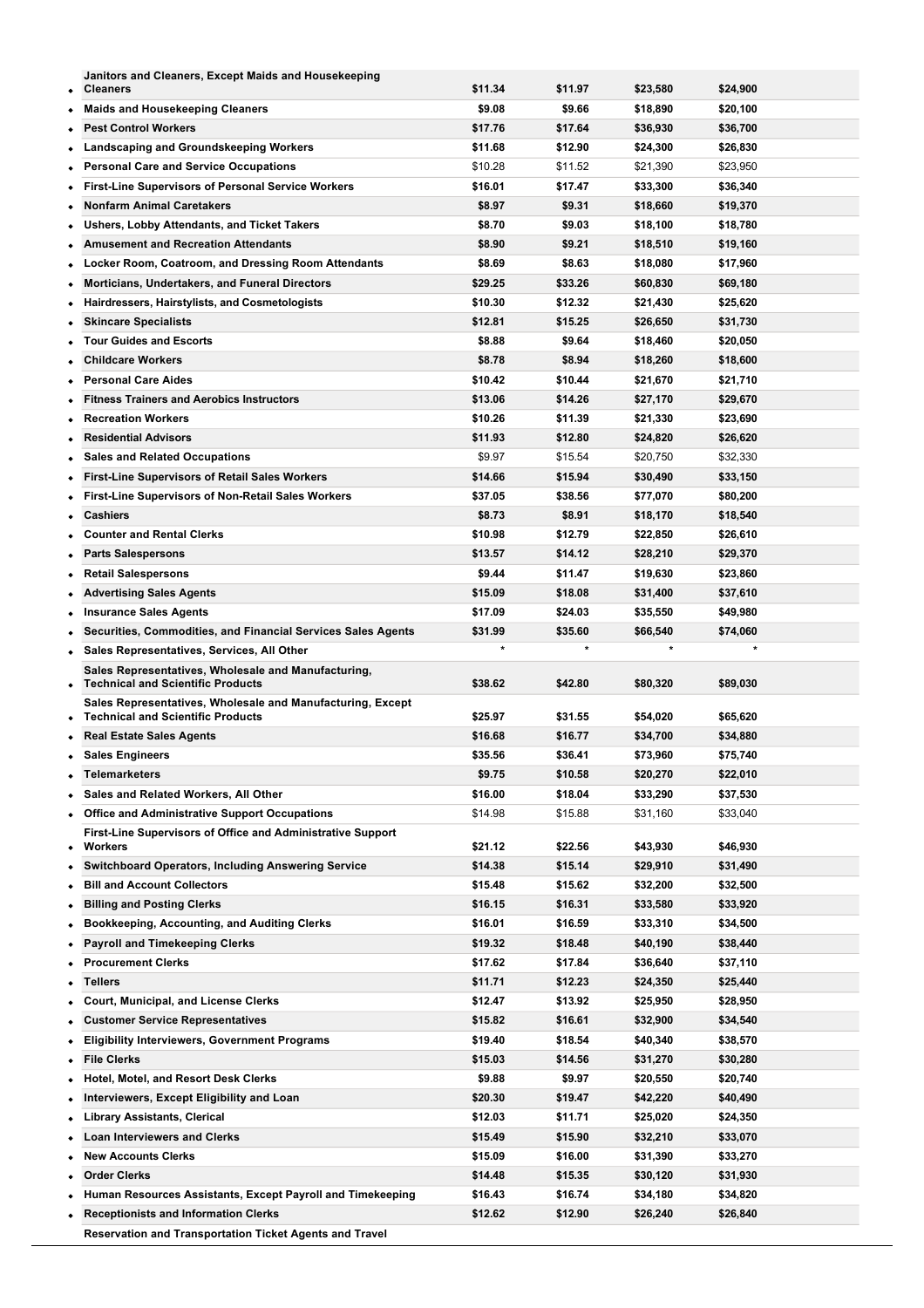| ٠         | <b>Clerks</b>                                                                           | \$13.31            | \$13.15            | \$27,690             | \$27,360             |
|-----------|-----------------------------------------------------------------------------------------|--------------------|--------------------|----------------------|----------------------|
|           | Information and Record Clerks, All Other                                                | \$13.72            | \$14.70            | \$28,540             | \$30,570             |
|           | <b>Cargo and Freight Agents</b>                                                         | \$11.71            | \$13.92            | \$24,360             | \$28,960             |
| ٠         | <b>Couriers and Messengers</b>                                                          | \$12.89            | \$13.05            | \$26,810             | \$27,140             |
|           | <b>Police, Fire, and Ambulance Dispatchers</b>                                          | \$20.10            | \$19.90            | \$41,800             | \$41,390             |
|           | Dispatchers, Except Police, Fire, and Ambulance                                         | \$17.51            | \$18.69            | \$36,430             | \$38,880             |
| ٠         | <b>Meter Readers, Utilities</b>                                                         | \$19.61            | \$22.15            | \$40,800             | \$46,070             |
| ٠         | <b>Postal Service Clerks</b>                                                            | \$21.92            | \$22.09            | \$45,590             | \$45,940             |
|           | <b>Postal Service Mail Carriers</b>                                                     | \$23.78            | \$23.62            | \$49,460             | \$49,140             |
| ٠         | <b>Production, Planning, and Expediting Clerks</b>                                      | \$20.60            | \$20.83            | \$42,850             | \$43,330             |
| ٠         | <b>Shipping, Receiving, and Traffic Clerks</b>                                          | \$14.63            | \$15.41            | \$30,430             | \$32,050             |
|           | <b>Stock Clerks and Order Fillers</b>                                                   | \$11.03            | \$11.97            | \$22,950             | \$24,900             |
| ٠         | Weighers, Measurers, Checkers, and Samplers, Recordkeeping                              |                    |                    |                      |                      |
|           | <b>Executive Secretaries and Executive Administrative Assistants</b>                    | \$19.36            | \$20.13            | \$40,280             | \$41,870             |
|           | <b>Legal Secretaries</b>                                                                | \$16.37            | \$15.55            | \$34,050             | \$32,340             |
|           | <b>Medical Secretaries</b>                                                              | \$14.97            | \$15.60            | \$31,140             | \$32,460             |
|           | Secretaries and Administrative Assistants, Except Legal,                                |                    |                    |                      |                      |
| ٠         | <b>Medical, and Executive</b>                                                           | \$16.59            | \$16.78            | \$34,510             | \$34,890             |
| $\bullet$ | <b>Computer Operators</b>                                                               | \$17.52            | \$17.74            | \$36,450             | \$36,900             |
|           | <b>Data Entry Keyers</b>                                                                | \$14.43            | \$14.24            | \$30,010             | \$29,610             |
|           | <b>Insurance Claims and Policy Processing Clerks</b>                                    | \$18.61            | \$19.46            | \$38,700             | \$40,470             |
| ٠         | Mail Clerks and Mail Machine Operators, Except Postal Service                           | \$10.33            | \$11.78            | \$21,480             | \$24,490             |
|           | <b>Office Clerks, General</b>                                                           | \$14.77            | \$15.26            | \$30,720             | \$31,740             |
|           | Office and Administrative Support Workers, All Other                                    | \$9.18             | \$11.15            | \$19,080             | \$23,190             |
|           | • Farming, Fishing, and Forestry Occupations                                            | \$13.34            | \$14.26            | \$27,750             | \$29,660             |
|           | First-Line Supervisors of Farming, Fishing, and Forestry<br>Workers                     |                    |                    |                      |                      |
| ٠         |                                                                                         | \$26.30            | \$23.83            | \$54,700             | \$49,570             |
|           | <b>Agricultural Equipment Operators</b>                                                 | \$15.14            | \$16.59            | \$31,490             | \$34,500             |
| ٠         | Farmworkers and Laborers, Crop, Nursery, and Greenhouse                                 | \$11.89            | \$11.97            | \$24,740             | \$24,900             |
| ٠         | Farmworkers, Farm, Ranch, and Aquacultural Animals                                      | \$10.99<br>\$20.45 | \$11.39<br>\$22.03 | \$22,860             | \$23,690             |
|           | <b>Construction and Extraction Occupations</b>                                          |                    |                    | \$42,540             | \$45,830             |
|           | <b>First-Line Supervisors of Construction Trades and Extraction</b><br><b>Workers</b>   | \$28.51            | \$29.00            | \$59,290             | \$60,320             |
| ٠         | <b>Brickmasons and Blockmasons</b>                                                      | \$22.61            | \$20.06            | \$47,030             | \$41,720             |
| ٠         | <b>Carpenters</b>                                                                       | \$17.43            | \$18.69            | \$36,240             | \$38,880             |
|           | <b>Cement Masons and Concrete Finishers</b>                                             | \$21.50            | \$24.58            | \$44,710             | \$51,120             |
|           | <b>Construction Laborers</b>                                                            | \$16.00            | \$17.03            | \$33,280             | \$35,420             |
| ٠         | Paving, Surfacing, and Tamping Equipment Operators                                      | \$22.53            | \$24.15            | \$46,860             | \$50,220             |
|           | <b>Operating Engineers and Other Construction Equipment</b>                             |                    |                    |                      |                      |
| ٠         | <b>Operators</b>                                                                        | \$23.64            | \$24.63            | \$49,170             | \$51,220             |
|           | <b>Drywall and Ceiling Tile Installers</b>                                              | \$17.71            | \$17.59            | \$36,840             | \$36,590             |
| ٠         | <b>Electricians</b>                                                                     | \$25.09            | \$26.15            | \$52,190             | \$54,400             |
| ٠         | <b>Glaziers</b>                                                                         | \$20.03            | \$20.22            | \$41,660             | \$42,060             |
|           | Insulation Workers, Floor, Ceiling, and Wall                                            | \$16.87            | \$16.83            | \$35,090             | \$35,010             |
| ٠         | <b>Insulation Workers, Mechanical</b>                                                   | \$28.39            | \$26.71            | \$59,050             | \$55,550             |
| ٠         | Painters, Construction and Maintenance                                                  | \$18.23            | \$18.34            | \$37,920             | \$38,150             |
|           | <b>Plumbers, Pipefitters, and Steamfitters</b>                                          | \$28.16            | \$29.71            | \$58,560             | \$61,800             |
|           | <b>Roofers</b>                                                                          | \$16.19            | \$17.21            | \$33,680             | \$35,800             |
| ٠         | <b>Sheet Metal Workers</b>                                                              | \$21.49            | \$21.21            | \$44,690             | \$44,120             |
|           | <b>Helpers--Electricians</b>                                                            | \$17.05            | \$16.88            | \$35,460             | \$35,110             |
|           | <b>Construction and Building Inspectors</b>                                             | \$25.36            | \$23.77            | \$52,750             | \$49,430             |
| ٠         | <b>Highway Maintenance Workers</b>                                                      | \$19.48            | \$18.18            | \$40,510             | \$37,810             |
| ٠         | <b>Septic Tank Servicers and Sewer Pipe Cleaners</b>                                    | \$14.92            | \$14.98            | \$31,020             | \$31,160             |
|           | Installation, Maintenance, and Repair Occupations                                       | \$20.42            | \$21.42            | \$42,470             | \$44,550             |
|           | First-Line Supervisors of Mechanics, Installers, and Repairers                          | \$29.03            | \$29.48            | \$60,370             | \$61,330             |
| $\bullet$ | <b>Computer, Automated Teller, and Office Machine Repairers</b>                         | \$13.80            | \$15.28            | \$28,690             | \$31,780             |
| ٠         | Telecommunications Equipment Installers and Repairers,<br><b>Except Line Installers</b> | \$22.63            | \$22.22            | \$47,070             | \$46,210             |
|           | <b>Electrical and Electronics Repairers, Commercial and</b>                             |                    |                    |                      |                      |
|           | <b>Industrial Equipment</b>                                                             | \$30.93            | \$30.78            | \$64,340             | \$64,030             |
|           | Electrical and Electronics Repairers, Powerhouse, Substation,                           |                    |                    |                      |                      |
|           |                                                                                         |                    |                    |                      |                      |
| ٠         | and Relay<br>• Automotive Body and Related Repairers                                    | \$29.92<br>\$18.18 | \$31.33<br>\$19.25 | \$62,230<br>\$37,820 | \$65,170<br>\$40,040 |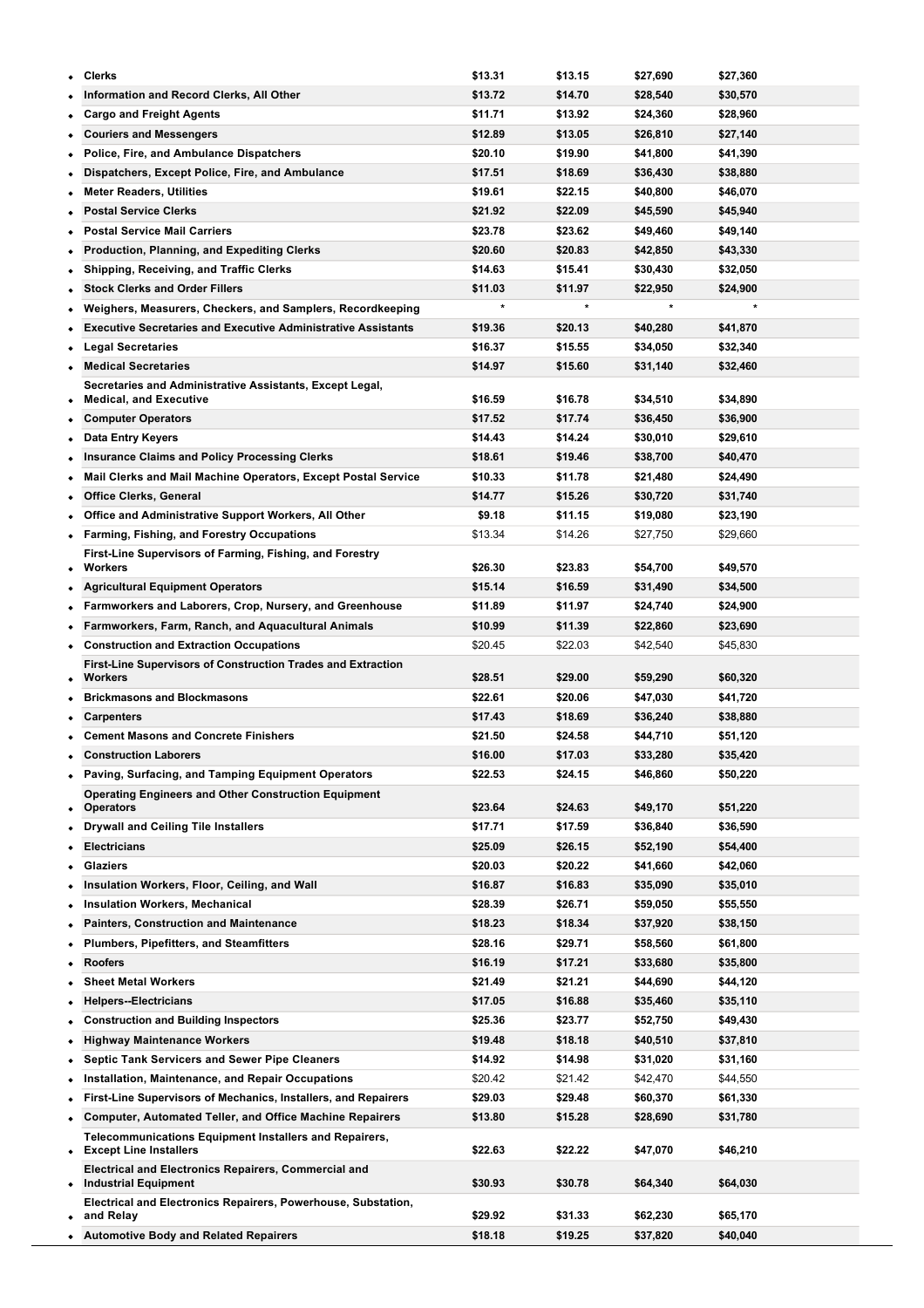|           | <b>Automotive Service Technicians and Mechanics</b>                                                            | \$17.41 | \$18.11 | \$36,220 | \$37,660             |
|-----------|----------------------------------------------------------------------------------------------------------------|---------|---------|----------|----------------------|
|           | <b>Bus and Truck Mechanics and Diesel Engine Specialists</b>                                                   | \$20.01 | \$19.81 | \$41,630 | \$41,210             |
| ٠         | <b>Farm Equipment Mechanics and Service Technicians</b>                                                        | \$20.23 | \$20.00 | \$42,080 | \$41,600             |
|           | <b>Mobile Heavy Equipment Mechanics, Except Engines</b>                                                        | \$20.06 | \$21.01 | \$41,730 | \$43,700             |
|           | <b>Motorboat Mechanics and Service Technicians</b>                                                             | \$18.30 | \$19.11 | \$38,060 | \$39,750             |
| ٠         | <b>Motorcycle Mechanics</b>                                                                                    | \$13.21 | \$14.21 | \$27,480 | \$29,550             |
|           | <b>Outdoor Power Equipment and Other Small Engine Mechanics</b>                                                | \$16.67 | \$16.91 | \$34,670 | \$35,170             |
|           | <b>Control and Valve Installers and Repairers, Except Mechanical</b>                                           |         |         |          |                      |
| $\bullet$ | Door                                                                                                           | \$31.84 | \$31.95 | \$66,230 | \$66,460             |
|           | Heating, Air Conditioning, and Refrigeration Mechanics and<br><b>Installers</b>                                | \$22.40 | \$22.21 | \$46,580 | \$46,200             |
|           | <b>Home Appliance Repairers</b>                                                                                | \$16.58 | \$16.49 | \$34,490 | \$34,300             |
| ٠<br>٠    | <b>Industrial Machinery Mechanics</b>                                                                          | \$24.24 | \$24.25 | \$50,410 | \$50,450             |
|           | <b>Maintenance Workers, Machinery</b>                                                                          | \$22.57 | \$23.38 | \$46,940 | \$48,640             |
|           | <b>Electrical Power-Line Installers and Repairers</b>                                                          | \$35.46 | \$34.15 | \$73,750 | \$71,030             |
| ٠         | <b>Telecommunications Line Installers and Repairers</b>                                                        | \$27.61 | \$27.31 |          |                      |
| $\bullet$ |                                                                                                                |         |         | \$57,430 | \$56,810<br>\$38,860 |
| $\bullet$ | Maintenance and Repair Workers, General                                                                        | \$18.08 | \$18.68 | \$37,610 |                      |
| ٠         | Coin, Vending, and Amusement Machine Servicers and<br><b>Repairers</b>                                         | \$9.55  | \$11.91 | \$19,870 | \$24,780             |
| ٠         | Helpers--Installation, Maintenance, and Repair Workers                                                         | \$13.50 | \$13.59 | \$28,070 | \$28,280             |
| ٠         | Installation, Maintenance, and Repair Workers, All Other                                                       | \$17.56 | \$19.04 | \$36,520 | \$39,590             |
| ٠         | <b>Production Occupations</b>                                                                                  | \$15.74 | \$16.72 | \$32,740 | \$34,780             |
| ٠         | First-Line Supervisors of Production and Operating Workers                                                     | \$25.61 | \$26.24 | \$53,270 | \$54,580             |
| ٠         | <b>Electrical and Electronic Equipment Assemblers</b>                                                          | \$13.25 | \$14.00 | \$27,570 | \$29,130             |
| $\bullet$ | <b>Electromechanical Equipment Assemblers</b>                                                                  | \$17.52 | \$17.64 | \$36,440 | \$36,680             |
| ٠         | <b>Structural Metal Fabricators and Fitters</b>                                                                | \$16.74 | \$17.18 | \$34,820 | \$35,730             |
| ٠         | <b>Fiberglass Laminators and Fabricators</b>                                                                   | \$12.47 | \$13.98 | \$25,940 | \$29,070             |
|           | <b>Team Assemblers</b>                                                                                         | \$12.54 | \$13.42 | \$26,090 | \$27,900             |
|           | Assemblers and Fabricators, All Other                                                                          | \$13.41 | \$13.88 | \$27,900 | \$28,870             |
| ٠         | <b>Bakers</b>                                                                                                  | \$11.37 | \$11.57 | \$23,650 | \$24,060             |
|           | <b>Butchers and Meat Cutters</b>                                                                               | \$18.03 | \$18.11 | \$37,510 | \$37,670             |
|           | Meat, Poultry, and Fish Cutters and Trimmers                                                                   | \$13.32 | \$12.98 | \$27,700 | \$27,000             |
| ٠         | <b>Slaughterers and Meat Packers</b>                                                                           | \$14.88 | \$14.89 | \$30,950 | \$30,980             |
|           | Food and Tobacco Roasting, Baking, and Drying Machine                                                          |         |         |          |                      |
| ٠         | <b>Operators and Tenders</b>                                                                                   | \$11.17 | \$11.61 | \$23,220 | \$24,160             |
|           | <b>Food Batchmakers</b>                                                                                        | \$16.22 | \$16.16 | \$33,740 | \$33,600             |
|           | <b>Food Cooking Machine Operators and Tenders</b>                                                              | \$16.42 | \$15.74 | \$34,150 | \$32,740             |
| $\bullet$ | Computer-Controlled Machine Tool Operators, Metal and<br><b>Plastic</b>                                        | \$17.24 | \$17.42 | \$35,870 | \$36,230             |
|           | <b>Computer Numerically Controlled Machine Tool Programmers,</b><br><b>Metal and Plastic</b>                   | \$21.57 | \$22.40 | \$44,860 | \$46,590             |
|           | <b>Extruding and Drawing Machine Setters, Operators, and</b>                                                   |         |         |          |                      |
|           | • Tenders, Metal and Plastic                                                                                   | \$12.86 | \$13.19 | \$26,750 | \$27,430             |
|           | Forging Machine Setters, Operators, and Tenders, Metal and<br>• Plastic                                        | \$11.41 | \$13.84 | \$23,730 | \$28,790             |
| $\bullet$ | Cutting, Punching, and Press Machine Setters, Operators, and<br><b>Tenders, Metal and Plastic</b>              | \$15.82 | \$16.06 | \$32,900 | \$33,400             |
|           | Grinding, Lapping, Polishing, and Buffing Machine Tool<br>• Setters, Operators, and Tenders, Metal and Plastic | \$17.61 | \$17.76 | \$36,630 | \$36,940             |
|           | Lathe and Turning Machine Tool Setters, Operators, and<br><b>Tenders, Metal and Plastic</b>                    | \$17.86 | \$18.52 | \$37,140 | \$38,520             |
| $\bullet$ | <b>Machinists</b>                                                                                              | \$18.28 | \$18.76 | \$38,020 | \$39,020             |
| ٠         | <b>Metal-Refining Furnace Operators and Tenders</b>                                                            | \$17.27 | \$17.60 | \$35,930 | \$36,610             |
|           | <b>Patternmakers, Metal and Plastic</b>                                                                        | \$20.68 | \$19.53 | \$43,020 | \$40,620             |
|           | <b>Foundry Mold and Coremakers</b>                                                                             | \$16.13 | \$17.47 | \$33,540 | \$36,350             |
|           | Molding, Coremaking, and Casting Machine Setters, Operators,<br>• and Tenders, Metal and Plastic               | \$14.39 | \$15.50 | \$29,930 | \$32,240             |
|           | Multiple Machine Tool Setters, Operators, and Tenders, Metal<br>and Plastic                                    | \$15.27 | \$16.47 | \$31,760 | \$34,260             |
|           | <b>Tool and Die Makers</b>                                                                                     | \$24.53 | \$24.05 | \$51,020 | \$50,020             |
|           | <b>Welders, Cutters, Solderers, and Brazers</b>                                                                | \$18.15 | \$18.54 | \$37,760 | \$38,560             |
| $\bullet$ | Welding, Soldering, and Brazing Machine Setters, Operators,<br>and Tenders                                     | \$20.27 | \$20.26 | \$42,170 | \$42,150             |
|           |                                                                                                                |         |         |          |                      |
|           | Plating and Coating Machine Setters, Operators, and Tenders,                                                   |         |         |          |                      |

**Prepress Technicians and Workers \$16.78 \$16.98 \$34,900 \$35,330**